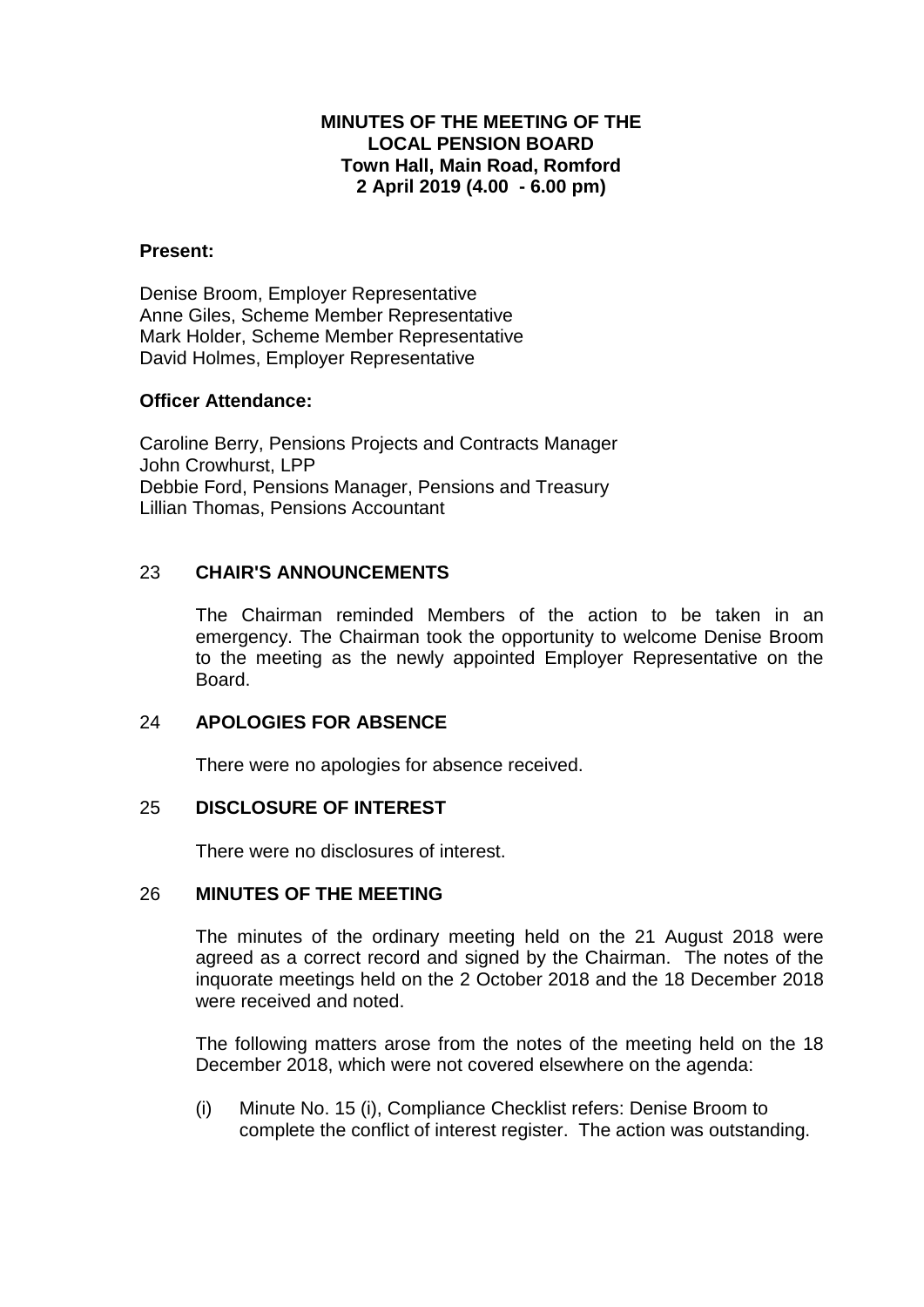- (ii) Minute No. 15 (v), Compliance Checklist refers: It was confirmed that the Fund were compliant with the Record Keeping Regulations.
- (iii) Minute No. 15 (viii), Compliance Checklist refers: It was confirmed that checks had been undertaken to ensure compliance with Disclosure Regulations and that this had been written into monitoring checklists.
- (iv) Minute No. 15 (viii), Compliance Checklist refers: Timescales to be included on all actions highlighted either red or amber. The action was outstanding as the timescales needed to be agreed.
- (v) Minute No 18, LPP Internal Audit refers: John Crowhurst was looking into whether reassurance could be sought from Lancashire Council regarding the recent LPP internal audit by Deloittes.

# **Actions:**

- **(i) To complete the conflict of interest register - Denise Broom**
- **(ii) Timescales to be included on all actions highlighted either red or amber – Caroline Berry**

# 27 **MONTHLY LPP PERFORMANCE REPORT**

Members received the Monthly Performance report and were reassured that there were no concerns regarding the percentage of on time aggregation needed cases as this was due to the initial backlog.

Members requested that a cumulative position of the summary of cases completed be provided rather than a monthly position.

# 28 **ALTERNATIVE KEY PERFORMANCE INDICATORS AND CASE JOURNEYS**

The Board received standardised monthly performance data produced by LPP. The Board had requested greater transparency around the following areas:

- Visibility around the target SLA for each case type;
- Year to date (YTD) performance, in addition to the standard monthly report;
- The elapsed time of cases which were currently on hold, pending receipt of further information from a third party; and
- A high-level overview of the 'reason' a case may be on hold.

Members received the alternative key performance indicator report which provided a year to date position. It was explained that LPP were in the process of standardising all their reports and a further anonymised fund report would be presented at the next meeting. Members expressed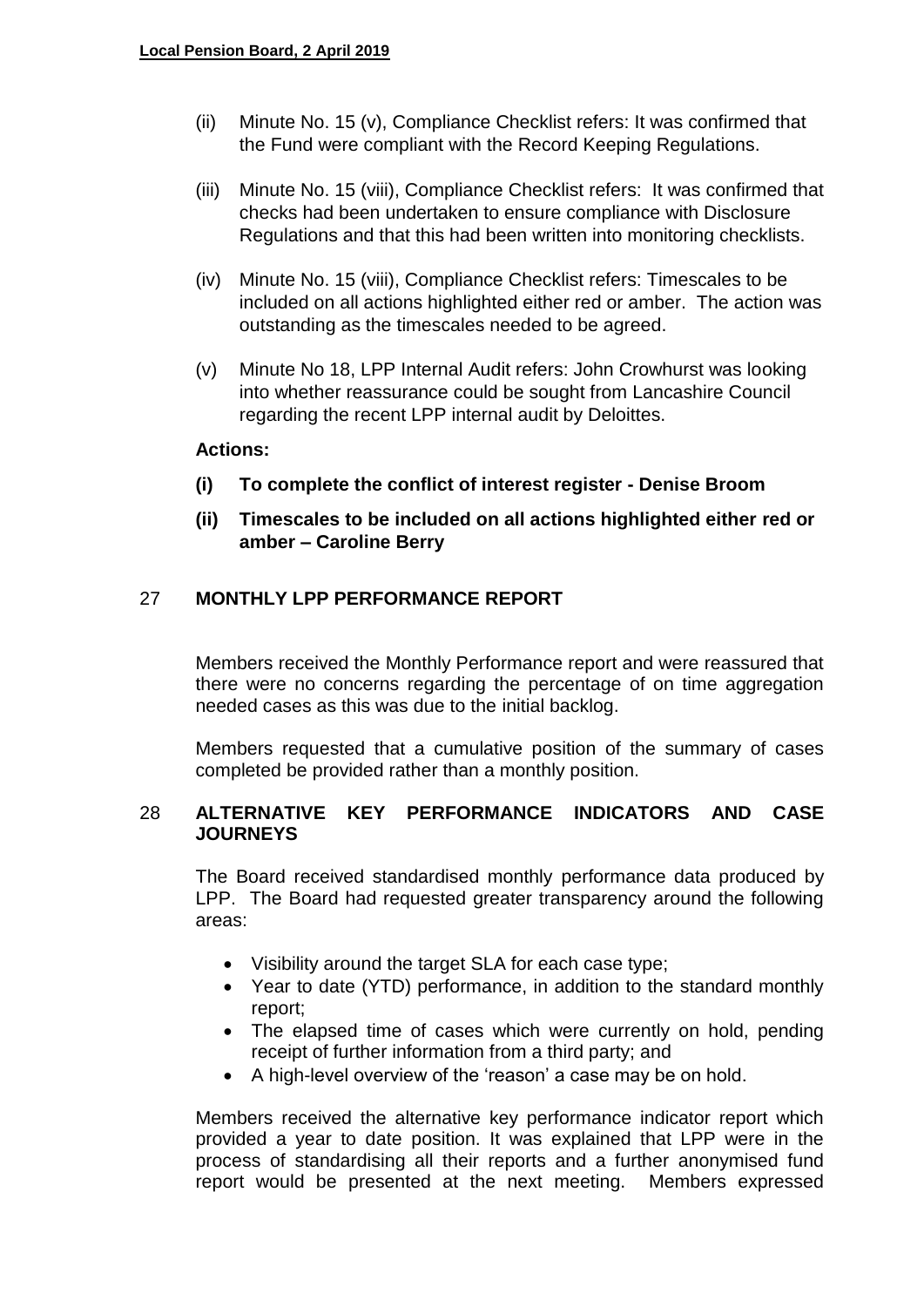concern regarding the delay in the processing of retirement payments. John Crowhurst explained that action was currently being taken on the fifth day depending on the circumstances of the individual case.

## 29 **FUND MANAGERS PERFORMANCE**

Members were advised that the Pensions Committee received a quarterly monitoring report and an annual report on the performance of Fund Managers.

# 30 **COMPLIANCE CHECKLIST**

Members received a dashboard which showed the summary of the results of the latest compliance checklist, and requested that timescales for compliancy be inserted and for the document to be reviewed at the next meeting.

### **Actions:**

- **i) Compliance Checklist to be included on the agenda for the next meeting – Clerk**
- **ii) Audit report to be checked against the risk assessment – Caroline Berry**

## 31 **AUDITS - INTERNAL AUDIT OF LPP AND PENSION REGULATOR**

The Pensions Regulator were conducting an in depth engagement with a sample of Local Government Pension Schemes and had chosen Havering as one of the funds that they would like to review. The review would identify strengths and areas for development for Havering. The Pensions Regulator would publish a report of their findings across all reviews that provided a picture of the pension scheme reviewed. This would be on an anonymous basis and would focus on the governance and administration of the Scheme.

Members were advised that the report would be shared with the Board.

### 32 **DATA SCORE**

Members received the Codex report and noted that the total number of fails as a percentage was currently 99.06%. A further report would be requested after the data cleanse evaluation and the information would be provided in the Annual Report.

# 33 **RISK REGISTER (STANDING ITEM)**

Members received the Pensions Fund Risk Register 2018 which detailed the potential risks that the Fund was exposed to. Members discussed whether the areas contained in the Risk Register should be amended to mirror the list provided by CIFA. Members agreed that the Board should be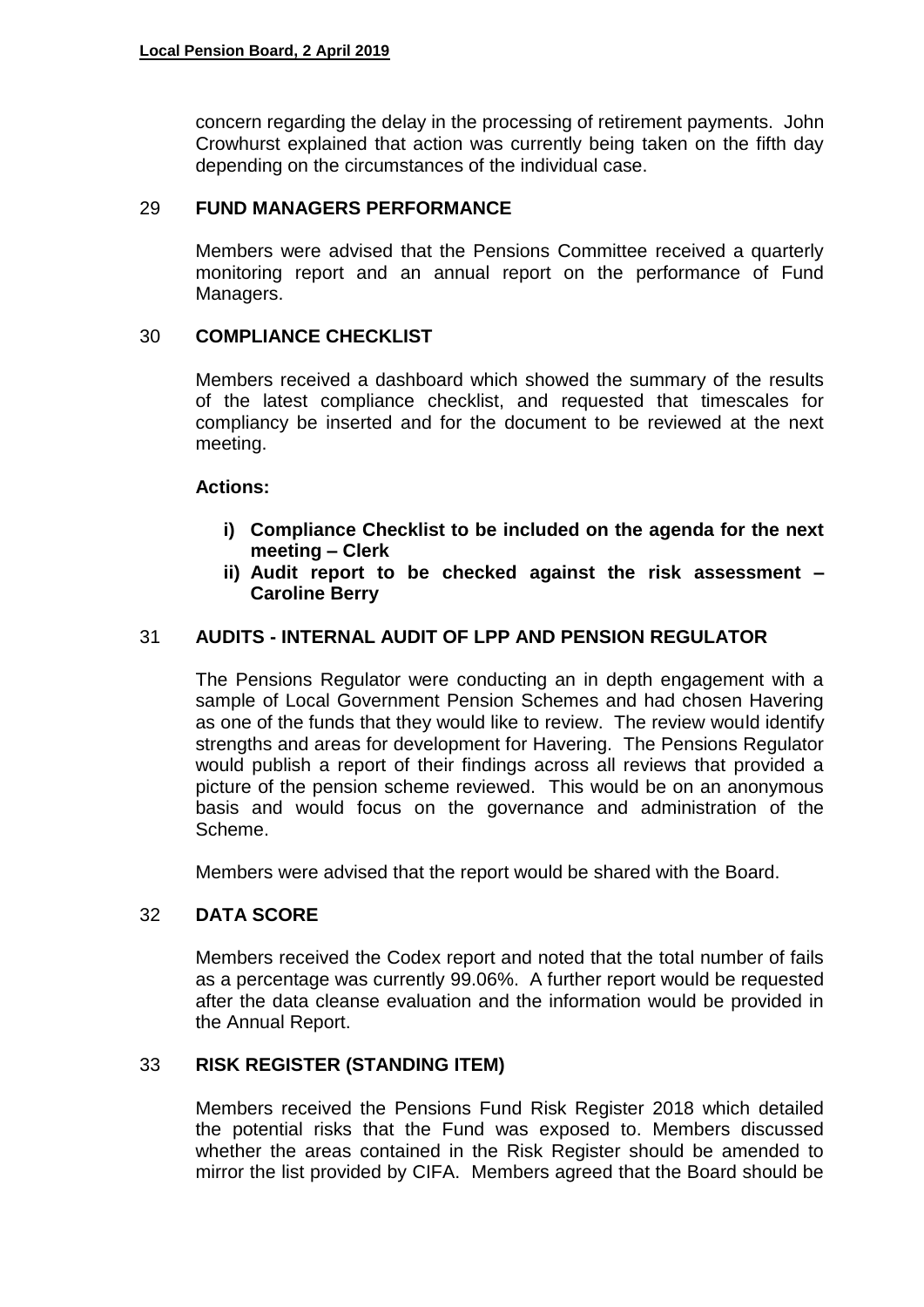giving consideration to whether the risks remained relevant and the relevant actions had been completed. It was noted that the Register needed updating. Members requested that a summary of actions be provided so that they could be monitored by the Board.

**Action: A summary of actions on the Risk Register to be provided – Lillian Thomas**

## 34 **WORKPLAN & UPDATE OF MEETING WITH CHAIR OF PENSIONS COMMITTEE**

Members would be requested to agree a new work plan at the Annual General Meeting. The Chair would circulate the current plan to members.

**Action: Current work plan to be circulated to members – Mark Holder.**

# 35 **TO RECEIVE FEEDBACK FROM RECENT MEETINGS OF THE PENSIONS COMMITTEE**

The Board received the minutes of the meetings of the Pension Committee held on the 13 November 2018, 11 December 2018 and the 19 March 2019. The LPG consultation responses would be circulated to members.

**Action: LPG consultation responses to be circulated to members – Caroline Berry.**

# 36 **CHAIRMAN SELECTION**

Paragraph 5 of the Local Pension Board terms of reference stated that 'a Chair is to be appointed by the employer and scheme member representatives of the Board from amongst their own number on a rotating basis with the term of office shared between an employer and a scheme member representative on an equal basis'.

The current Chair's term of appointment was due to end in July, having been appointed for a term of two years, at which point the terms of reference required that an Employer Representative be appointed.

It was agreed that the discussion around the chair would be added to the agenda for discussion at the Annual General Meeting.

#### 37 **ANNUAL GENERAL MEETING**

The Annual General Meeting was scheduled to be held on the 5 June 2019, commencing at 4.00pm.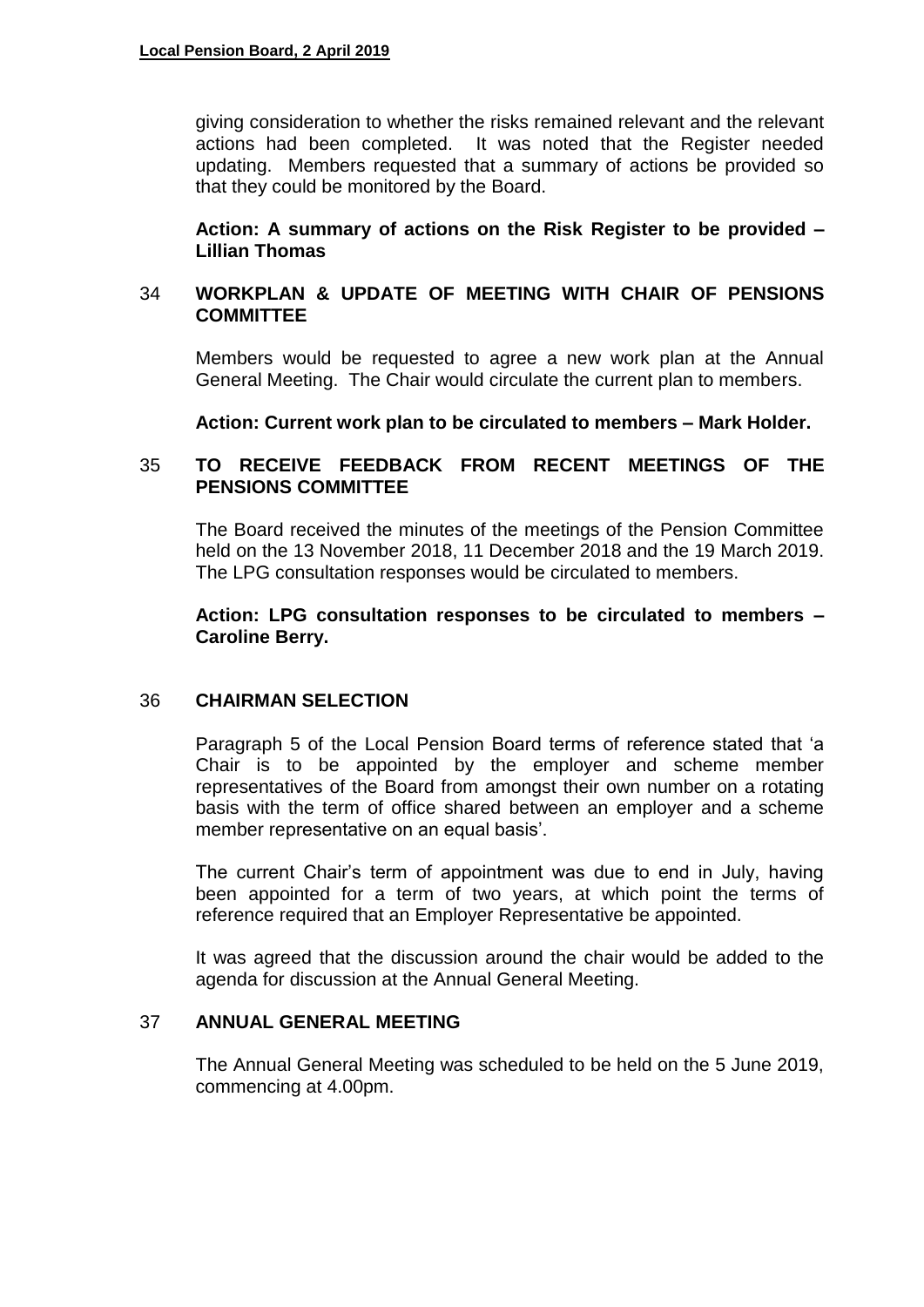**Local Pension Board, 2 April 2019**